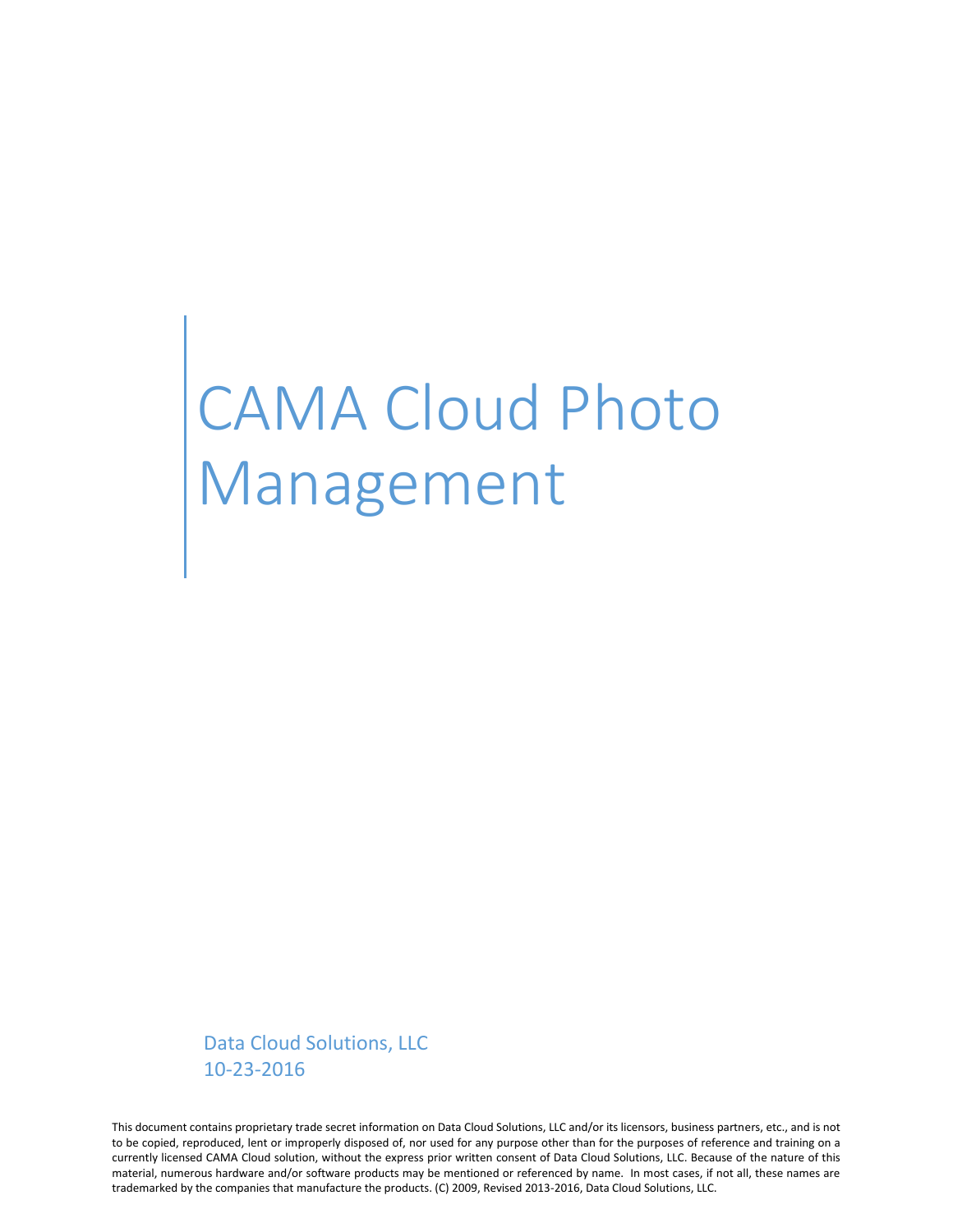## Table of Contents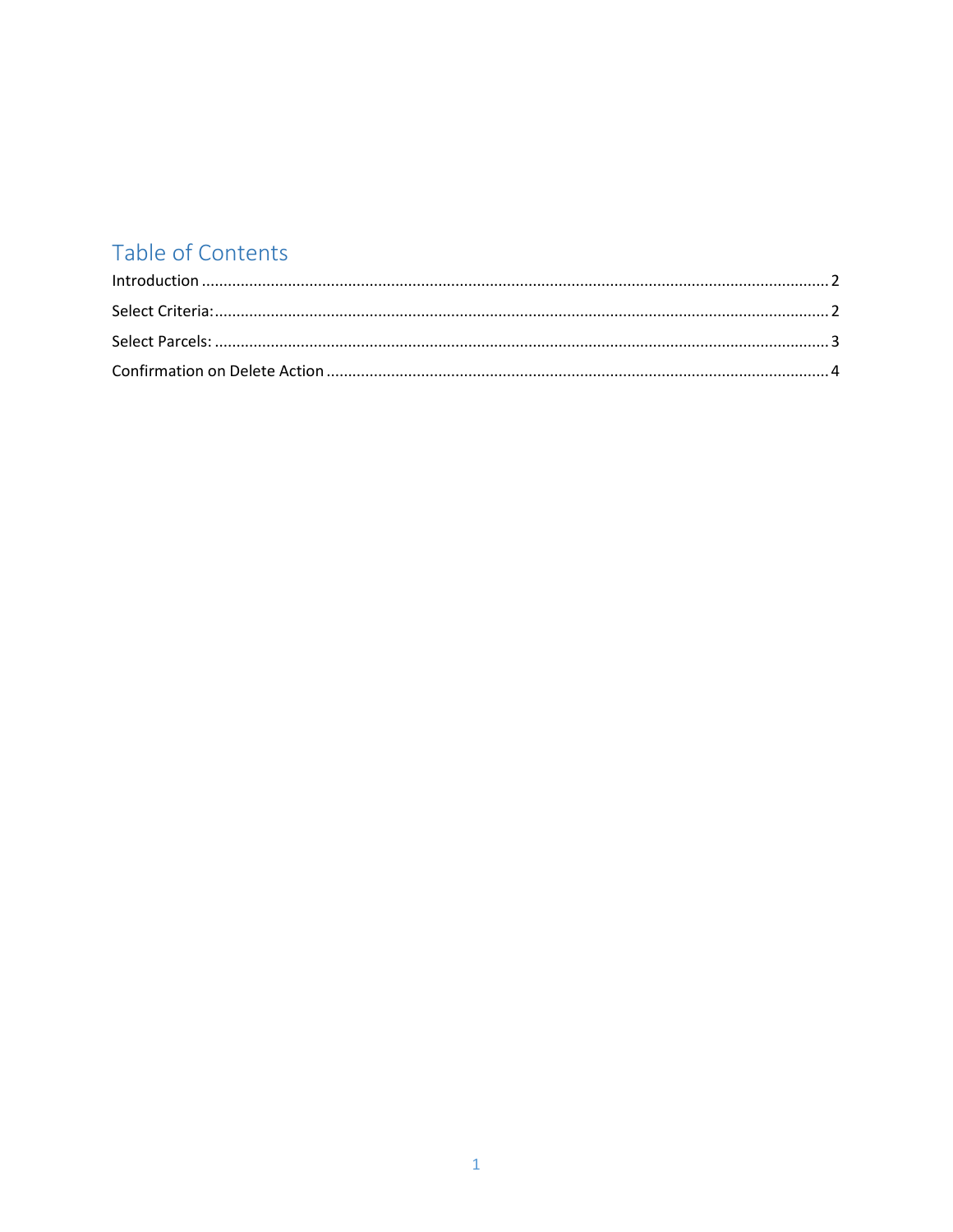## <span id="page-2-0"></span>Introduction

Photo Cleanup is located in the Admin Console > Basic Settings and provides the ability for the customer to manage their photos stored in the cloud.

The initial Photo Cleanup screen will show the total photos in the cloud and the various options to define the criteria of photos to be deleted.

| <b>Delete Photos from Cloud</b>       |                              |                           |                                                                                                                                   |
|---------------------------------------|------------------------------|---------------------------|-----------------------------------------------------------------------------------------------------------------------------------|
| Total photos in cloud:                | 78                           |                           |                                                                                                                                   |
| by others.                            |                              |                           | CAUTION! Major processes, like Photo Cleanup, should be done at the end of the business day or when the environment is not in use |
| Select criteria:                      |                              |                           |                                                                                                                                   |
| All Photos                            | All Photos except Main/First | Based on filter condition | ○ Based on photo limit                                                                                                            |
| <b>Select parcels:</b>                |                              |                           |                                                                                                                                   |
| All Parcels<br>O Only parcels in list |                              |                           |                                                                                                                                   |
| <b>Next: Confirmation</b>             |                              |                           |                                                                                                                                   |
| Select Criteria:                      |                              |                           |                                                                                                                                   |
| Delate Dhates from Cloud              |                              |                           |                                                                                                                                   |

<span id="page-2-1"></span>

| <b>Delete Photos from Cloud</b> |                                  |     |            |  |
|---------------------------------|----------------------------------|-----|------------|--|
| Total photos in cloud:<br>9449  |                                  |     |            |  |
| <b>Select criteria:</b>         |                                  |     |            |  |
| All Photos                      |                                  |     |            |  |
| All Photos except Main/First    |                                  |     |            |  |
| Based on filter condition       |                                  |     |            |  |
| Based on photo limit            |                                  |     |            |  |
| Captured/uploaded between:      | mm/dd/yyyy                       | and | mm/dd/yyyy |  |
| MetaData: Image Type            | Equal To<br>▼                    |     |            |  |
| MetaData: Record Type           | $\blacktriangledown$<br>Equal To |     |            |  |
| MetaData: Sub Type              | $\blacktriangledown$<br>Equal To |     |            |  |
| MetaData: Image Comment         | $\blacktriangledown$<br>Equal To |     |            |  |
| <b>Select parcels:</b>          |                                  |     |            |  |
| • All Parcels                   |                                  |     |            |  |
| O Only parcels in list          |                                  |     |            |  |
|                                 |                                  |     |            |  |
| <b>Next: Confirmation</b>       |                                  |     |            |  |
|                                 |                                  |     |            |  |

**All Photos** – Deletes **all** photos from the cloud

**All Photos except Main/First** – Deletes all photos aside from the main image / first image on the property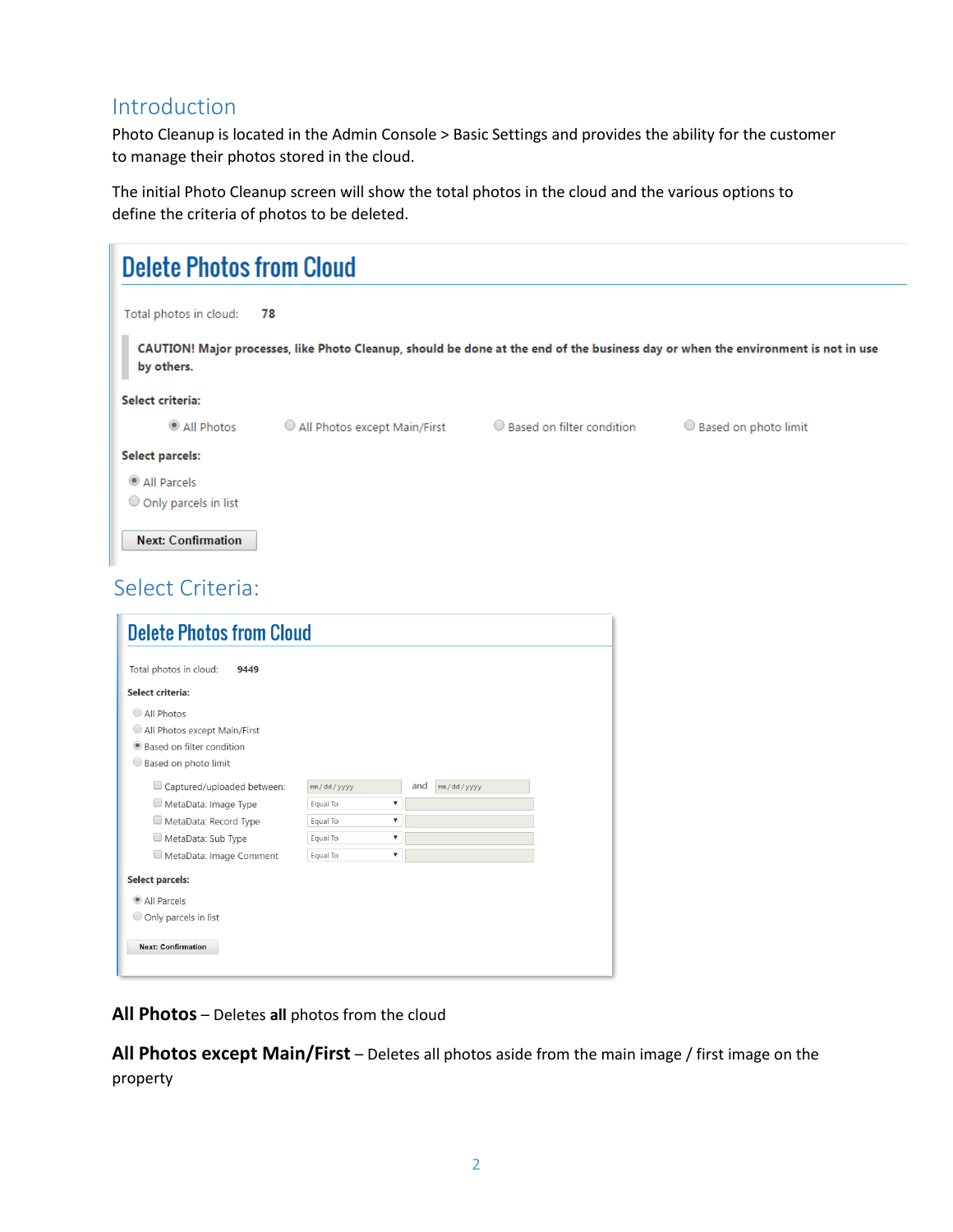**Based on filter condition** – allows the user to define filter condition

**Captured/uploaded between:** specify a date range for photos to be deleted.

*Example: 8/1/2014 – 6/1/2015* 

**MetaData: Image Type, Record Type and Sub Type:** specify a code to select photos by through Equal To, Not Equal To, Starting With, Not Starting With and Is Null or Empty

*Example: Equal To: MOBILE*

| ● Based on filter condition<br>Based on photo limit |            |                   |
|-----------------------------------------------------|------------|-------------------|
| $\Box$ Captured/uploaded between:                   | mm/dd/yyyy | and<br>mm/dd/yyyy |
| MetaData: Image Type                                | Equal To   | <b>MOBILE</b>     |

**MetaData: Image Comments:** specify photos containing certain image comments to be deleted

#### **Based on photo limit**

**Delete:** Earliest or Latest

**Exceeding Limit of:** 2 – 20 photos

| Select criteria:                                                                                  |
|---------------------------------------------------------------------------------------------------|
| All Photos                                                                                        |
| All Photos except Main/First                                                                      |
| Based on filter condition                                                                         |
| Based on photo limit                                                                              |
| Delete   Earliest $\blacktriangledown$   photos when exceeding limit of   20 $\blacktriangledown$ |

### <span id="page-3-0"></span>Select Parcels:

**All Parcels** – all parcels in the cloud will be checked for the criteria established

**Only parcels in list** – only parcels in an uploaded list will be checked for the criteria established. List should be a CSV file with the listed parcel identifier as the only column in the list.

| <b>Select parcels:</b>                                      |
|-------------------------------------------------------------|
| All Parcels                                                 |
| Only parcels in list                                        |
| Upload parcel list with following header format:<br>prop_id |
| Choose File No file chosen                                  |